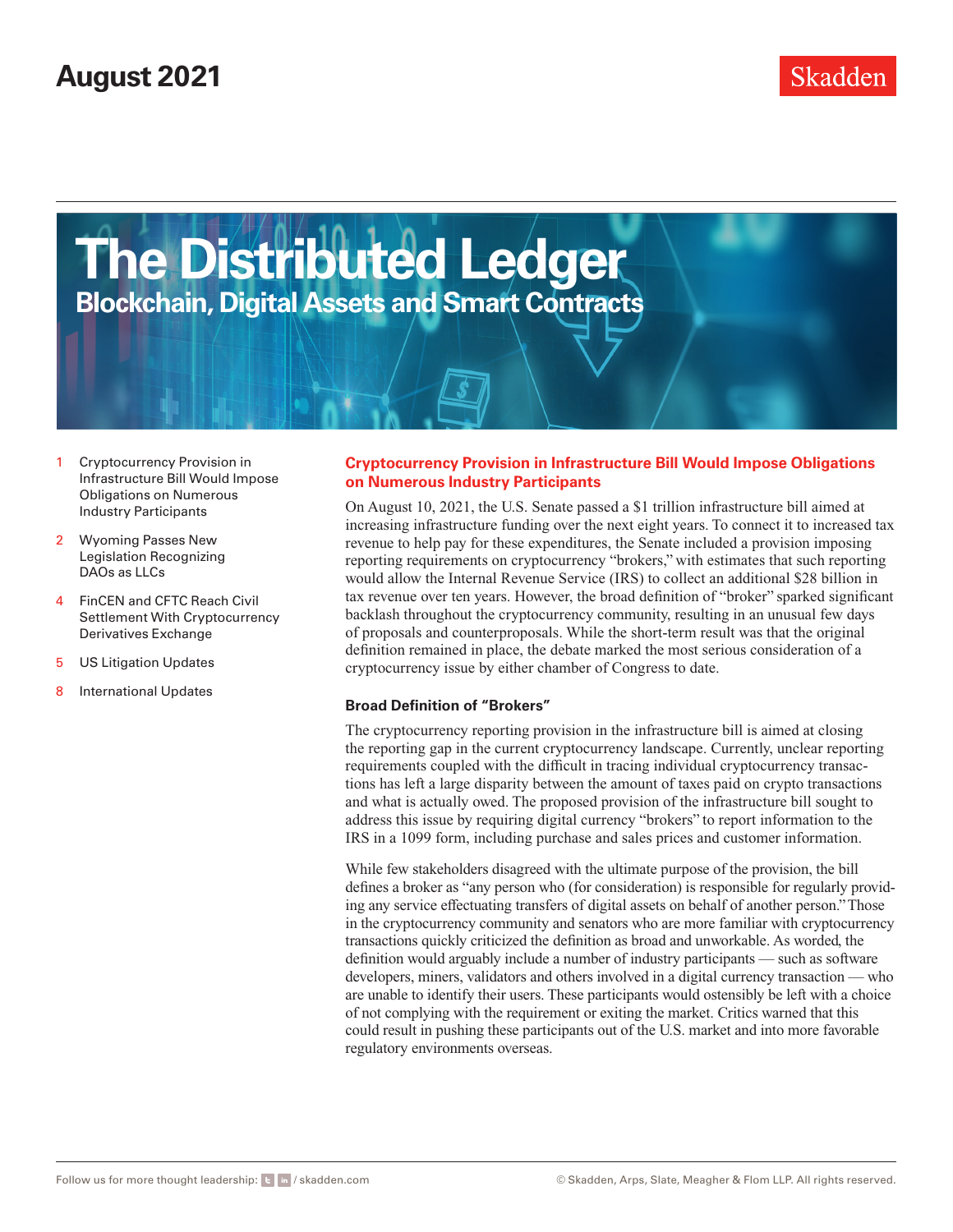<span id="page-1-0"></span>**Blockchain, Digital Assets and Smart Contracts**

### **Proposed Amendments**

In response to a large and concerted outcry from the cryptocurrency community, Sens. Ron Wyden (D-Ore.), Pat Toomey, R-Pa.) and Cynthia Lummis (R-Wyo.) proposed an amendment that would have excluded from the reporting requirements those cryptocurrency operators who validate transactions, those who develop digital assets or software protocols for use by others, and hardware and software wallet developers. While the fintech community thought this amendment would resolve the issue, the following day, Sens. Rob Portman (R-Ohio), Mark Warner (D-Va.) and Kyrsten Sinema (D-Ariz.) proposed a competing amendment purportedly supported by the Treasury Department and the Biden administration that solely exempted those miners or validators engaged in "proof-of-work" consensus mechanisms (which mechanisms are currently used in the Bitcoin and Ethereum blockchains). Validators or miners participating in other consensus mechanisms, such as "proof-of-stake" (to which Ethereum plans to migrate and which is used by other blockchains), would still be subject to the reporting requirements, as would software developers. The Portman-Warner-Sinema amendment drew even sharper criticism than the original text of the bill since it not only failed to fix the problem of setting attainable reporting requirements, but also exacerbated it by effectively choosing technology winners and losers, imposing reporting requirements on certain technology solutions but not others. After considerable back-channel negotiations, a bipartisan amendment, supported by the Treasury Department, was introduced that would have exempted cryptocurrency participants who validate transactions as well as hardware and software wallet developers. However, the unique procedural posture of the infrastructure bill required unanimous consent. The amendment fell one vote short of such unanimous consent when Sen. Richard Shelby of Alabama objected to the proposal, offering to reserve his objection only if senators included in the legislation his unrelated amendment to increase military spending by about \$50 billion. Sen. Bernie Sanders of Vermont voted against the Shelby proposal, and the Senate therefore passed the infrastructure bill with the initial broad definition of "broker."

### **What's Next?**

Members of the House of Representatives have already discussed the need for an amendment to narrow the definition of "broker." Despite these public calls for an amendment, experts say the House is unlikely to amend the bill and risk collapse of the entire infrastructure law by sending it back to the Senate for another vote.

Some lawmakers believe that the Treasury Department will narrow the definition of "broker" through regulations and guidance. The operative provision of the bill explicitly grants the Treasury the regulatory authority to define the scope of the provision. Senators have also attempted to clarify what was actually intended by the

legislation, stating that the reporting obligations should only apply to entities that are regularly effectuating transactions of digital assets for consideration. This could strengthen the IRS's ability to effectively narrow the bill's applicability.

### **Key Takeaways**

The ultimate takeaways from the events of the last few weeks will not be known until final guidelines and regulations are in place. However, the intense lobbying effort by the cryptocurrency community was a watershed moment highlighting the industry's growing political influence and its ability, at least for this reporting issue, to unite around a common cause. And, while the compromise amendment failed, debates within the Senate around concepts such as "proof-of-work" and "proof-of-stake" demonstrated a growing sophistication within Congress around cryptocurrency issues and showed that some senators were prepared to advocate on the industry's behalf. As Sen. Luumis noted: "This amendment has started the debate on many difficult questions related to financial technology that the Senate must address over the next few years." Finally, the inclusion of this reporting provision in the bill illustrates both the government's recognition of cryptocurrency as a component of the financial landscape and officials' focus on ensuring that transactions are properly taxed going forward.

## **Wyoming Passes New Legislation Recognizing DAOs as LLCs**

On April 21, 2021, Wyoming Governor Mark Gordon signed Bill 38, allowing the state to legally recognize decentralized autonomous organizations (DAOs) as limited liability companies. The bill was sponsored by Wyoming's Select Committee on Blockchain, Financial Technology and Digital Innovation Technology and took effect on July 1, 2021. Under the law, a DAO must maintain its presence in Wyoming through a registered agent and include proper designation in its articles of organization (self-identifying as a "DAO," "DAO LLC," or "LAO" (Limited Liability Autonomous Organization)). Importantly, the legislation ensures that members of a DAO will not be held personally liable for the debts and liabilities of the company, addressing a concern that a DAO could be construed as a partnership.

### **DAO Background**

Generally, DAOs are decentralized entities that make governance decisions, and implement certain actions through the use of blockchain-based "smart contracts" (*i.e*., pieces of computer code that execute specified functions when given certain data). DAOs do not have centralized managers or executives. While the DAO "vision" is that such entities could eventually run without any human intervention, today's DAOs are a hybrid of human intervention coupled with automated decision-making. DAOs leverage block-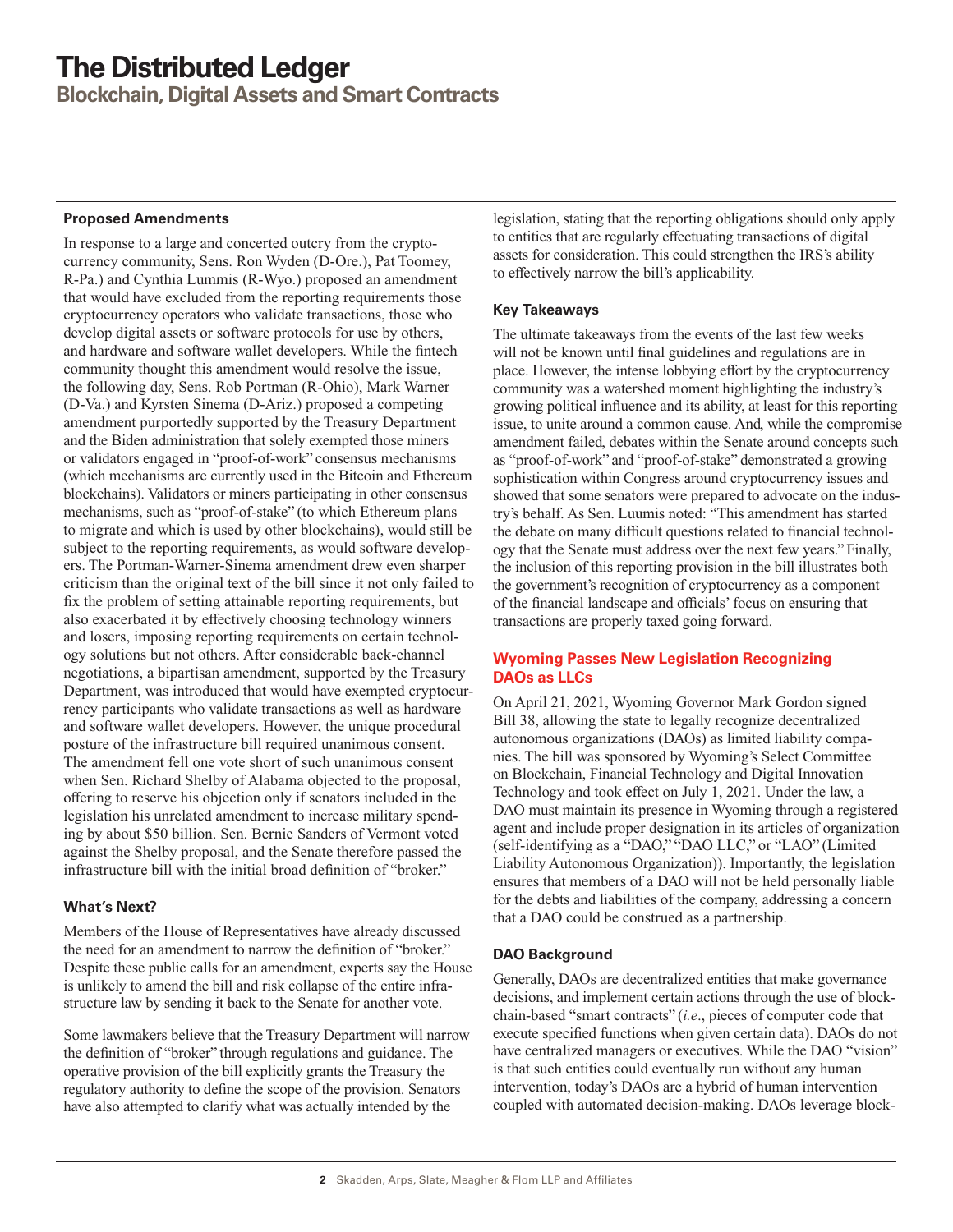**Blockchain, Digital Assets and Smart Contracts**

chain technology to memorialize the organizational structure of a corporation by providing mechanisms to record interests in a transparent and decentralized manner.

DAOs are collectively owned and may also be managed by members with a common goal (*i.e*., a charity, venture fund or community organization). In most cases, prospective DAO members offer some type of contribution (typically cryptocurrency) to join. By investing in a DAO, members receive voting rights and the ability to influence a DAO's operations. Members with significant stakes can make proposals, while decisions are made through consensus on the blockchain.

In the absence of legal entity status and direction from courts or legislators, concern has surfaced among users that DAOs are general partnerships, and therefore each of a DAO's members would be personally liable for the actions (including fraud or material misrepresentations) of the partnership and of the other general partners.

## **The Wyoming Legislation**

Bill 38 extends the Wyoming Limited Liability Company Act to apply to DAOs, granting them the ability to incorporate, transact and hire personnel similarly to a traditional LLC. The bill also permits existing Wyoming LLCs to convert to DAOs.

In order to incorporate, a DAO must have articles of organization or an operating agreement that states the organization is a DAO and includes a statement with the following disclosures:

- i. The rights of members in a decentralized autonomous organization may differ materially from the rights of members in other limited liability companies.
- ii. The Wyoming Decentralized Autonomous Organization Supplement, underlying smart contracts, articles of organization and operating agreement, if applicable, of a decentralized autonomous organization may define, reduce or eliminate fiduciary duties and may restrict transfer of ownership interests, withdrawal or resignation from the decentralized autonomous organization, return of capital contributions and dissolution of the decentralized autonomous organization.

Notably, the bill permits management of the incorporated DAO to be vested either in its members, if "member managed," or in a smart contract, if "algorithmically managed," unless otherwise provided in the articles of organization or operating agreement. An algorithmically managed DAO must feature an underlying smart contract that can be updated, modified or otherwise

upgraded. This distinction between forms of management demonstrates the scope of DAO governance structures that are permissible under the legislation, which may be important as technological advancements allow for greater decentralization. The bill grants flexibility to a DAO's management structure and allows members to experiment with governance through a mix of unique legal agreements, statutory filings or smart contracts.

Bill 38 includes additional provisions that do not apply to traditional LLCs. It specifies that, unlike members of LLCs in many jurisdictions, members of a DAO have no right to inspect or copy its entity's records, to the extent the information is available on a public blockchain. Similarly, a DAO will not be obligated to furnish any information about its activities, financial condition or other circumstances to the extent the information is available on a public blockchain. In addition, in the event that provisions between the articles of organization, operating agreement or the underlying smart contracts conflict, the bill grants deference to a DAO's smart contracts (with a few exceptions, where the smart contract shall not preempt the articles of association, that relate to the definition and election of DAO status and the requirements regarding self-identifying statements and public identifiers). A DAO must be dissolved if it fails to approve any proposals or take any actions after a year. By the order of the secretary of state, a DAO must also be dissolved if it is "deemed to no longer perform a lawful purpose."

The new law also includes specific directives for DAOs. These directives include domiciliation in the state of Wyoming, prohibition of fiduciary duties between members or to the organization (in contrast, most states allow members of traditional LLCs to either establish or waive their fiduciary duties to each other in the operating agreement, even if the arrangement contradicts the default state law), and requirements for the articles of organization (regarding governing relations among members, rights and duties of each member, transferability, voting rights, withdrawal rights, distributions and amendments).

### **Conclusion**

Bill 38 addresses some of the legal questions that DAOs present, such as whether DAOs can be protected from general partnership liability and if the digital codes that operate within smart contracts can serve as legally recognized forms of governance. LLCs could be designed in other states, such as Delaware, to replicate what the Wyoming law provides. However, proponents of the Wyoming law note that it allows DAOs to form more easily and without the complex drafting that might be required in other states.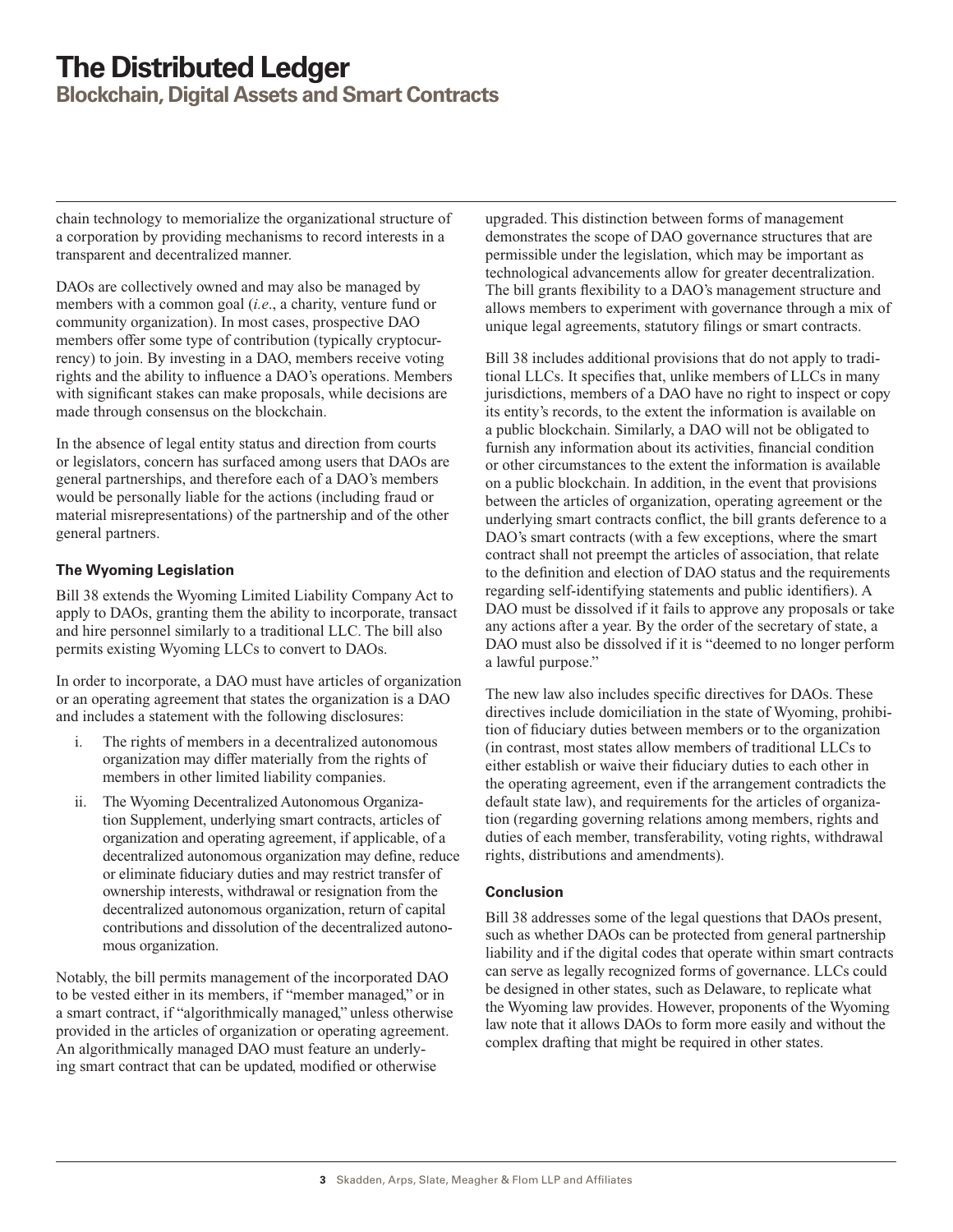<span id="page-3-0"></span>**Blockchain, Digital Assets and Smart Contracts**

### **FinCEN and CFTC Reach Civil Settlement With Cryptocurrency Derivatives Exchange**

On August 10, 2021, BitMEX, a cryptocurrency exchange and derivatives trading platform owned and operated by Seychellesbased HDR Global Trading Limited, entered into a global settlement with the U.S. Department of the Treasury's Financial Crimes Enforcement Network (FinCEN) and the Commodity Futures Trading Commission (CFTC).<sup>1</sup> The settlement resolves civil claims that BitMEX offered cryptocurrency derivatives to U.S. individual and institutional customers without registering with the CFTC, operated a facility to trade or process swaps without being approved as a designated contract market or a swap execution facility, and failed to comply with U.S. antimoney laundering (AML) laws to maintain an adequate AML compliance program. In total, BitMEX paid a \$100 million penalty to FinCEN and the CFTC, with \$20 million of the FinCEN penalty suspended pending the completion of two independent consultant reviews. Both the CFTC and the Department of Justice (DOJ) proceedings and the DOJ's criminal case against BitMEX's founders, brought in October 2020, remain ongoing.<sup>2</sup>

The Bank Secrecy Act (BSA), as amended, and its implementing regulations mandate that futures commission merchants required to register with the CFTC maintain a program reasonably designed (i) to prevent the financial institution from being used for money laundering or the financing of terrorist activities and (ii) to comply with various AML-related record-keeping and reporting obligations.3 FinCEN determined that between approximately November 1, 2014, and December 12, 2020, while operating in substantial part in the United States, BitMEX violated the BSA by willfully:

- failing to implement and maintain a compliant AML program that consisted of policies, procedures and internal controls; training for employees; independent testing; a designated AML officer; and risk-based controls for conducting customer due diligence;
- b. failing to implement and maintain a compliant customer identification program; and

c. failing to file Suspicious Activity Reports (SARs), including on numerous transactions involving darknet markets; high-risk jurisdictions; unregistered money services businesses offering enhanced convertible virtual currency (CVC) anonymity services, such as mixing services; and fraud schemes.

FinCEN found that BitMEX's founders, executive officers and other senior leaders at the company were aware of their AML obligations, including through warnings from other U.S.-based financial institutions. FinCEN also found that, despite BitMEX's internal ban on U.S. customers, BitMEX actively ignored signs that U.S. customers traded on its platform and in some cases altered customers' information to mask their locations or advised customers to establish non-U.S. shell companies.

Additionally, the U.S. District Court for the Southern District of New York entered a consent order between the CFTC and BitMEX sanctioning BitMEX for violations of the Commodity Exchange Act (CEA). The CFTC determined that BitMEX operated a platform that solicited and accepted cryptocurrency derivative contracts on Bitcoin, Ethereum and Litecoin blockchains without registering with the CTFC as a futures commission merchant, designated contract market or swap execution facility, and that BitMEX failed adequately to supervise and maintain a system for AML-related compliance, among other violations of the CEA and the CFTC's regulations. In addition to a monetary penalty, the consent order permanently enjoins BitMEX from committing future violations of the CEA by offering, entering into or confirming the execution of derivatives contracts, including futures and swaps, on Bitcoin, Litecoin and Ethereum without registering with the CFTC. As part of the settlement, BitMEX certified that U.S. residents and anyone located, incorporated or otherwise established in the U.S. will not be able to use BitMEX's services moving forward. BitMEX also certified it will not maintain operations in the United States except for information technology and security functions and board member participation.

The FinCEN and CFTC enforcement actions are notable because they make clear that:

- **The legal requirements developed for traditional financial institutions apply equally in the growing digital asset market.** The CFTC determined that by directly providing customers a platform on which to trade cryptocurrency derivatives and soliciting and accepting orders for bitcoin, Litecoin and ether futures contracts, BitMEX facilitated and engaged in retail commodity transactions. Although these transactions involved digital assets rather than other assets classes that traditionally underlie derivatives contracts, the CFTC

<sup>&</sup>lt;sup>1</sup> Both the FinCEN and CFTC settlement involved several entities operating as an integrated, common enterprise known as BitMEX.

<sup>&</sup>lt;sup>2</sup> As discussed in the October [2020 edition of The Distributed Ledger: Blockchain](https://www.skadden.com/insights/publications/2020/10/the-distributed-ledger) [Digital Assets and Smart Contracts,](https://www.skadden.com/insights/publications/2020/10/the-distributed-ledger) the DOJ announced indictments of the founders and some executives of BitMEX for alleged violations of AML requirements under the Bank Secrecy Act.

<sup>&</sup>lt;sup>3</sup> FinCEN also alleged as a separate basis for the BSA violations that BitMEX failed to comply with the statute's AML program and record-keeping and reporting requirements for money transmitters. A person is not a money transmitter if registered with, and functionally regulated or examined by, the CFTC. As BitMEX was not registered with the CFTC, it was also subject to FinCEN's jurisdiction on this separate basis.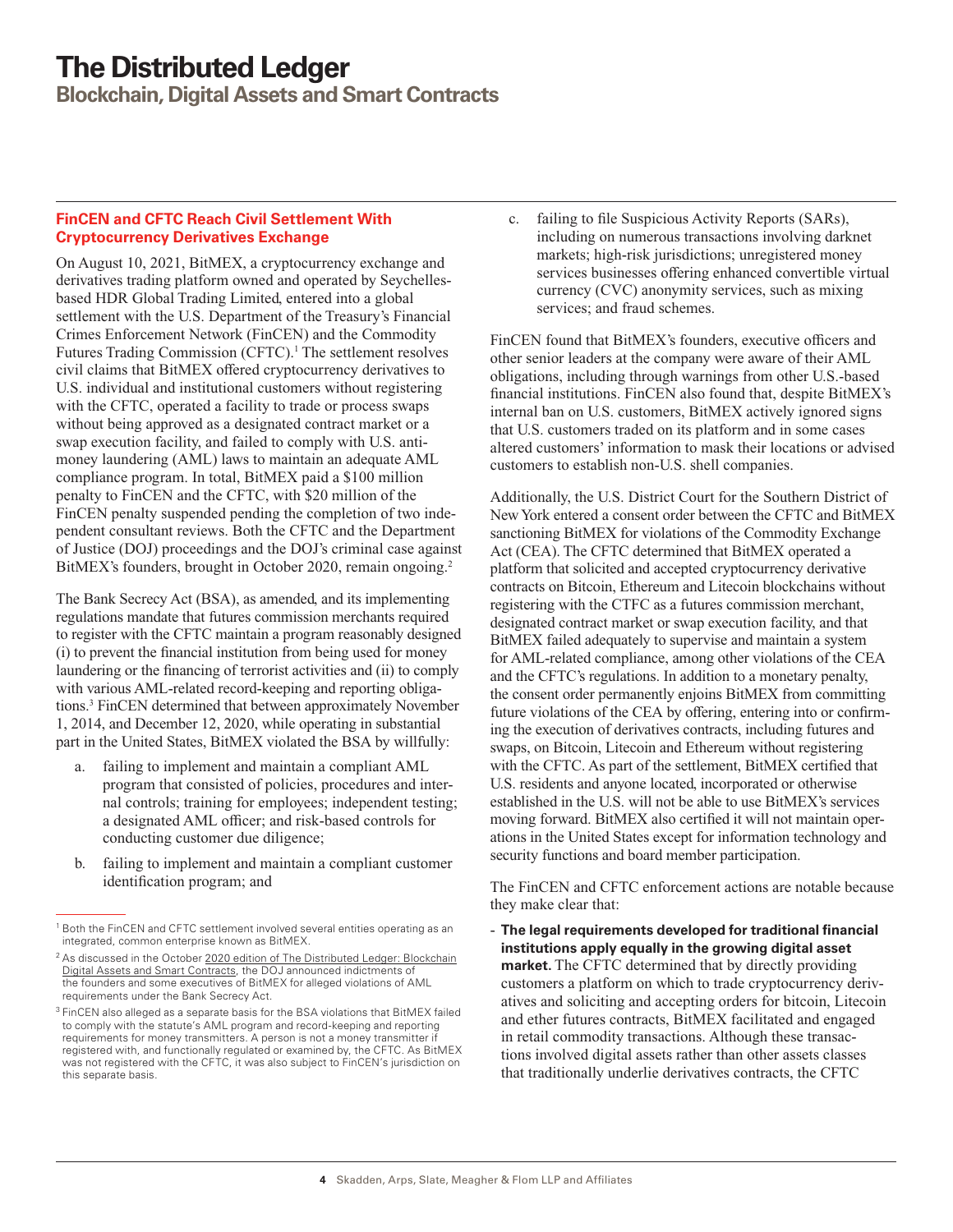<span id="page-4-0"></span>**Blockchain, Digital Assets and Smart Contracts**

concluded that BitMEX acted as a designated contract market or swap execution facility and was therefore required to register with the trading commission. The BitMEX action is just the latest example of this trend, and we expect traditional financial regulators responsible for enforcing securities, commodity derivatives and AML laws to continue aggressively to assert jurisdiction over cryptocurrency transactions and exchanges.

- **The pseudonymous nature of convertible virtual currency transactions is not an excuse for a lack of appropriate suspicious activity transaction monitoring.** FinCEN found that BitMEX failed to implement any policies, procedures or internal controls to review bitcoin transactions and identify potentially suspicious transactions occurring through its platform, despite the availability of tools to identify the transacting parties by linking wallet addresses controlled by the same user. FinCEN and other financial regulators, including the CFTC, expect financial institutions dealing in CVC to use public information, transactional information on public, immutable CVC ledgers, and internal customer due diligence information to assist in identifying suspicious activity or patterns of suspicious activity occurring through financial institutions.
- **FinCEN is tackling new targets and taking new approaches in its enforcement actions.** The BitMEX action is FinCEN's first enforcement action against an unregistered futures commission merchant. In another first, FinCEN suspended the payment of \$20 million of BitMEX's civil penalty if BitMEX successfully completes — in FinCEN's sole judgment — two types of independent consultant reviews. The first review requires an independent consultant to complete a SAR Lookback Review. BitMEX must then file SARs on historical transactions identified in the report. The second review requires an independent consultant to consider and test BitMEX policies, procedures and controls twice to assess whether they are reasonably designed to ensure BitMEX is not operating wholly or in substantial part in the United States.

Furthermore, the BitMEX consent order contains conditions similar to those frequently part of a criminal deferred prosecution agreement or guilty plea. For example, with some exceptions, BitMEX agreed not to dispute the findings of fact and conclusions of law in the order in any future proceeding brought by FinCEN and to provide ongoing cooperation with FinCEN, including by producing documents, in other matters brought by the authority relating to this action. Further, BitMEX must not claim a tax deduction or any tax benefit for payments made to satisfy the civil money penalty, must waive statute of limitations defenses and must not make any public statements contradicting the order. Failure to comply with these conditions can result in FinCEN reopening the enforcement proceedings.

## US Litigation Updates

## **Class Action Complaint Brought Against Dapper Labs Alleges NFTs Are Unregistered Securities**

On May 21, 2021, an individual who purchased nonfungible tokens (NFTs) from Dapper Labs, Inc. filed a putative class action complaint, captioned *Friel v. Dapper Labs, Inc., et al*., No. 653134/2021 (Sup. Ct. N.Y. Cnty.), against Dapper Labs and its chief executive officer in New York state court for alleged sales of unregistered securities. Dapper Labs is a Canada-based blockchain-focused technology company that operates the Flow blockchain, on which it offered NFTs called "NBA Top Shot Moments" that depict video clips of highlights from NBA basketball games.

The plaintiff alleges that the NFTs are unregistered securities under the test set forth in the U.S. Supreme Court decision *Securities and Exchange Commission v. W. J. Howey Co*., 328 U.S. 293 (1946) because they are an investment of money in a common enterprise, purchased by investors with an expectation of profits based on the managerial efforts of Dapper Labs, despite the fact that the user agreement specifically states that the NFTs should not be used for investment or speculative purposes. According to the complaint, Dapper Labs "minted" NFTs from video footage of NBA basketball games and facilitated trading of the NFTs on the open market via the Flow blockchain. The plaintiff further alleges that the company prevented investors from promptly withdrawing their funds, with investors sometimes having to wait weeks or months to do so, which artificially inflated the market for the Top Shot Moments NFTs. The plaintiff asserts that these actions constitute violations of Sections 5 and  $12(a)(1)$  of the Securities Act. On behalf of the class, the plaintiff demands rescissory damages for NFTs purchased during the class period of June 15, 2020, to May 21, 2021. On July 7, 2021, Dapper Labs removed the case to the Southern District of New York on the basis of subject matter jurisdiction pursuant to the Class Action Fairness Act of 2005.

The Securities and Exchange Commission (SEC) and some courts have concluded that certain cryptocurrencies may constitute "investment contracts" (and thus "securities") under the *Howe*y test. However, whether such reasoning would apply to NFTs like the ones at issue in *Friel* is unclear. The NFT industry will be closely watching how the case develops.

## **SEC Settles Charges Against Online Trading Platform for Operating an Unregistered Exchange**

On August 9, 2021, the SEC settled charges with Poloniex, the operator of a web-based platform that facilitated the buying and selling of digital assets that allegedly constituted unregistered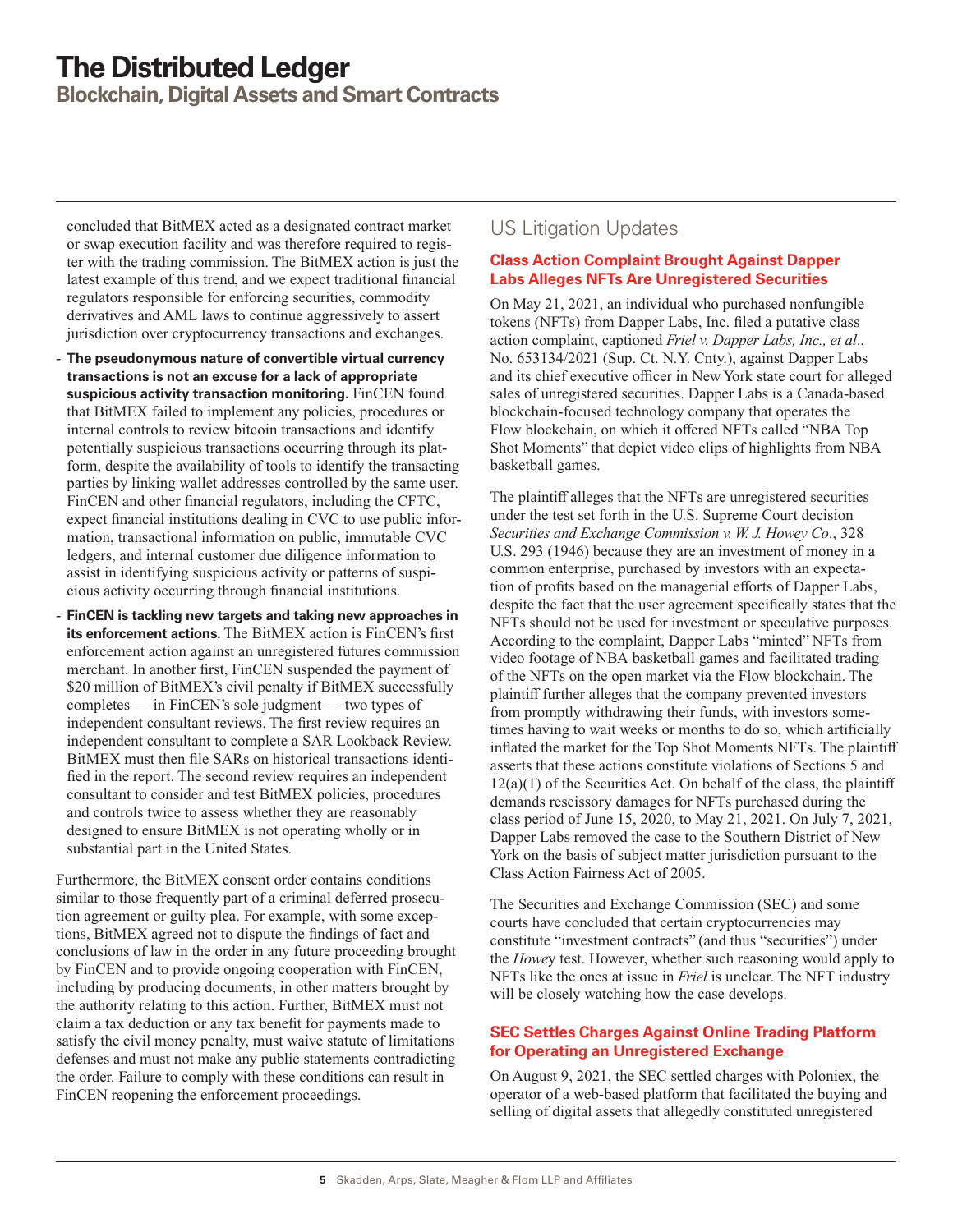**Blockchain, Digital Assets and Smart Contracts**

securities. According to the SEC order instituting cease-and-desist proceedings, the trading platform qualifies as an "exchange" under applicable securities laws because it provided the nondiscretionary means for trade orders to interact and be executed. The SEC alleged that beginning in August 2017, Poloniex employees "aggressive[ly]" sought to increase their market share in the trading of digital assets by listing new digital assets on its platform. Poloniex served both U.S. and international users but did not register as a national securities exchange, nor did it qualify for an exemption. The SEC alleged that Poloniex thus violated Section 5 of the Securities and Exchange Act of 1934 as a result.

Despite having an internal process for reviewing digital assets to ensure they were not at "high risk" of being considered securities, Poloniex continued to offer digital assets on its platform that it considered to be at "medium risk" of being considered securities. After conducting an internal review in 2018, Poloniex delisted some "medium risk" digital assets from the platform. According to the SEC, Poloniex continued to offer digital assets that constituted securities after that time. Notably, the SEC's order does not specify which digital assets traded on Poloniex were considered to be securities.

Without admitting to or denying the SEC's allegations, Poloniex agreed to the cease-and-desist order and to pay disgorgement of approximately \$8.5 million, a civil penalty of \$1.5 million and prejudgment interest of approximately \$400,000.

SEC Commissioner Hester M. Peirce dissented from the order, arguing that Poloniex's registration as a securities exchange or as a broker-dealer to operate an alternative trading system (ATS) was not feasible, because from mid-2017 through 2019, the SEC "was moving very cautiously with respect to regulated entities' engagement with crypto assets." She asserted that if Poloniex had attempted to register as an exchange or an ATS, the company likely would have waited for a response from the SEC and the Financial Industry Regulatory Authority indefinitely. Thus, she stated: "Given how slow we have been in determining how regulated entities can interact with crypto, market participants may understandably be surprised to see us come onto the scene now with our enforcement guns blazing and argue that Poloniex was not registered or operating under an exemption as it should have been."

Commissioner Peirce posed a number of questions that the SEC will need to answer in the event a cryptocurrency trading platform attempts to register as an exchange or an ATS, including questions related to the centralization of the platform, the effect of conditions placed on registration permits, whether the platform can trade securities as well as non-securities, how

platforms and customers should determine whether digital assets are securities, when securities may become non-securities and the mechanics of registering tokens under the Exchange Act. Commissioner Pierce noted that regulators and the fintech industry need sensible solutions to these questions.

### **SEC Settles Charges Against Blockchain Credit Partners for Alleged Unregistered Sales of Securities and Misrepresenting the Company's Operations and Profitability**

On August 6, 2021, the SEC settled charges against Blockchain Credit Partners and its two founders for purportedly using decentralized finance (DeFi) technology to sell over \$30 million of unregistered securities and for misleading investors about the company's operations and profitability. According to the SEC order, Blockchain Credit Partners sold two types of digital tokens on its platform, the DeFi Money Market. One of the tokens, a payment token called mToken, paid 6.25% interest. The other token, DMG, is a governance token that gave holders voting rights and a share of profits. The SEC alleged that DMG holders had the ability to resell the governance tokens for profit in the secondary market.

The SEC order indicates that Blockchain Credit Partners and its founders stated that the tokens would pay interest and profits because the DeFi Money Market purchased "real-world" assets, including car loans, that generated income. Despite knowledge that this was not feasible due to the volatility of the value of the tokens, Blockchain Credit Partners allegedly misled the public by falsely displaying these real-world assets — which it never purchased — on its website. The SEC concluded that Blockchain Credit Partners and its founders violated Section 5 of the Exchange Act, Section 17(a) of the Securities Act, Section 10(b) of the Securities Exchange Act and the rules promulgated thereunder. Without admitting to or denying the SEC's findings, Blockchain Credit Partners and its founders consented to a cease-and-desist order and undertakings, and agreed to pay disgorgement of approximately \$12.8 million and prejudgment interest of approximately \$258,000. Each of the two founders agreed to pay a \$125,000 civil penalty and were also given a five-year officer and director bar.

Notably, the SEC explained that labeling DMG as a governance token and mTokens as decentralized did not prevent the agency from concluding that the tokens constituted unregistered securities under the securities laws. As SEC Commissioner Hester M. Peirce explained at an event held by the Chamber of Digital Commerce, Blockchain Credit Partners "is not really a DeFi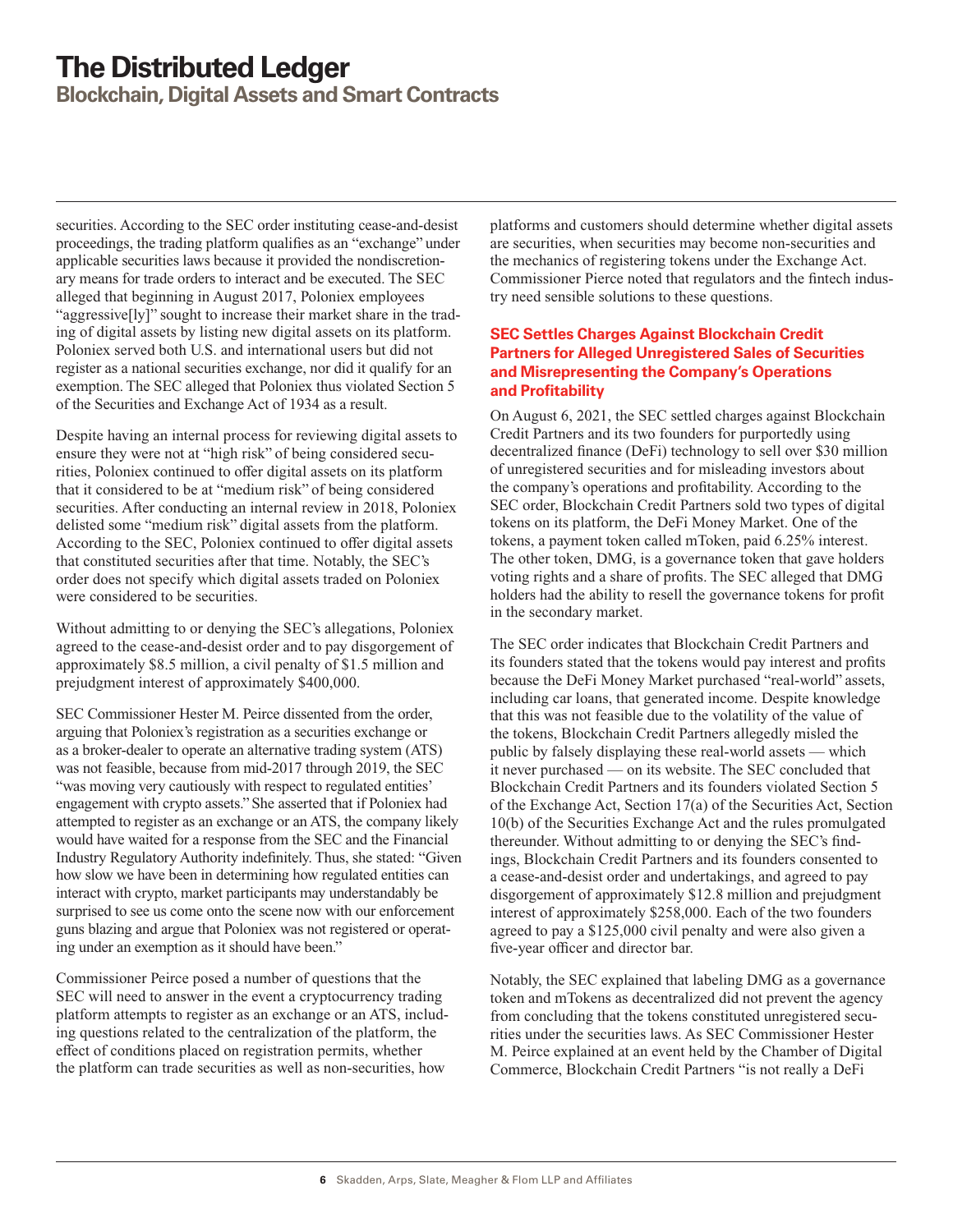**Blockchain, Digital Assets and Smart Contracts**

case," but a case where decentralized finance was simply used as a marketing term to mask a centralized, fraudulent operation. According to the SEC, "[d]etermining whether a transaction involves a security does not turn on labeling … but instead requires an assessment of 'the economic realities underlying a transaction."

"The SEC has been wading into thinking about DeFi," Commissioner Peirce said, describing the area as "one that [we], along with many other regulators," are "struggling to get our arms around." She explained that decentralized financial applications present a novel set of problems for regulators, adding that she would like the SEC to provide explicit guidance on how to launch and maintain DeFi projects without violating the securities laws.

Yet Commissioner Peirce acknowledged that a new federal regulatory structure for DeFi applications may take a long time to establish, given that the SEC has declined to create a regulatory structure for centralized cryptocurrency projects. Furthermore, she explained that the SEC currently lacks the expertise to create a regulatory framework for cryptocurrencies broadly and DeFi in general: "If we do [create a new structure], we better do it with people who know this space well and understand the differences from the traditional markets that we're used to dealing with," she said.

#### **SEC Settles Charges Against Operator of Website for Violations of Anti-Touting Provisions of Federal Securities Laws**

On July 14, 2021, the SEC settled charges against UK-based Blotics Ltd., formerly doing business as Coinschedule Ltd., for violations of Section 17(b) of the Securities Act. According to the SEC order, Coinschedule operated a website that publicized offerings for digital tokens, claiming to list the "best" initial coin offerings and initial exchange offerings. The website profiled and ranked over 2,500 token offerings.

The SEC determined that the publicized tokens included "securities," and Coinschedule failed to disclose that it received compensation from issuers to profile their tokens. The SEC concluded that failure to disclose this compensation violated the "anti-touting" provisions of the federal securities laws.

Without admitting to or denying the SEC's findings, Blotics agreed to cease and desist from committing or causing any future violations of Section 17(b) of the Securities Act, and to pay \$43,000 in disgorgement, plus prejudgment interest, and a civil penalty of \$154,434.

The SEC's decision, however, did not provide clear guidance as to whether and when cryptocurrencies qualify as securities. SEC Commissioners Hester M. Pierce and Elad Roisman issued a public statement expressing their disappointment "that the Commission's settlement with Coinschedule did not explain which digital assets touted by Coinschedule were securities, an omission which is symptomatic of [the agency's] reluctance to provide additional guidance about how to determine whether a token is being sold as part of a securities offering or which tokens are securities."

### **Financial Services Company Faces Scrutiny From State Regulators Over Its Interest-Bearing Cryptocurrency Accounts**

On July 19, 2021, the New Jersey Bureau of Securities issued a cease-and-desist order against BlockFi, Inc.; BlockFi Lending, LLC; and BlockFi Trading, LLC, ordering the BlockFi companies to stop offering interest-bearing cryptocurrency accounts that have raised at least \$14.7 billion worldwide. BlockFi is a financial services firm that purports to generate revenue through cryptocurrency trading, lending and borrowing and by engaging in proprietary trading. According to the state order, BlockFi, through its affiliates, has been funding its lending and proprietary trading operations at least in part through the sale of unregistered securities in violation of New Jersey's securities laws.

Following New Jersey's lead, on July 20, 2021, the Alabama Securities Commission issued an order to show cause, asking BlockFi to show why the company should not be ordered to cease and desist from making further offers or sales of securities in Alabama. The Alabama Securities Commission alleges that BlockFi has funded cryptocurrency lending in part through the sale of unregistered securities without an exemption from registration of the securities.

On July 22, 2021, a third U.S. state commenced proceedings involving BlockFi. The Texas State Securities Board filed for a cease-and-desist order against BlockFi claiming that the company sold unregistered securities without first being registered as a dealer or agent.

The Vermont Department of Financial Regulation became the fourth state regulator to allege that BlockFi's cryptocurrency interest-earning accounts are unregistered securities in violation of the state's securities laws. On July 22, 2021, the Vermont Department of Financial Regulation asked BlockFi to show why an order should not be entered directing BlockFi to cease and desist offering interest-earning accounts in Vermont and to pay restitution as a condition of the order, including a civil penalty of not more than \$15,000 for each violation.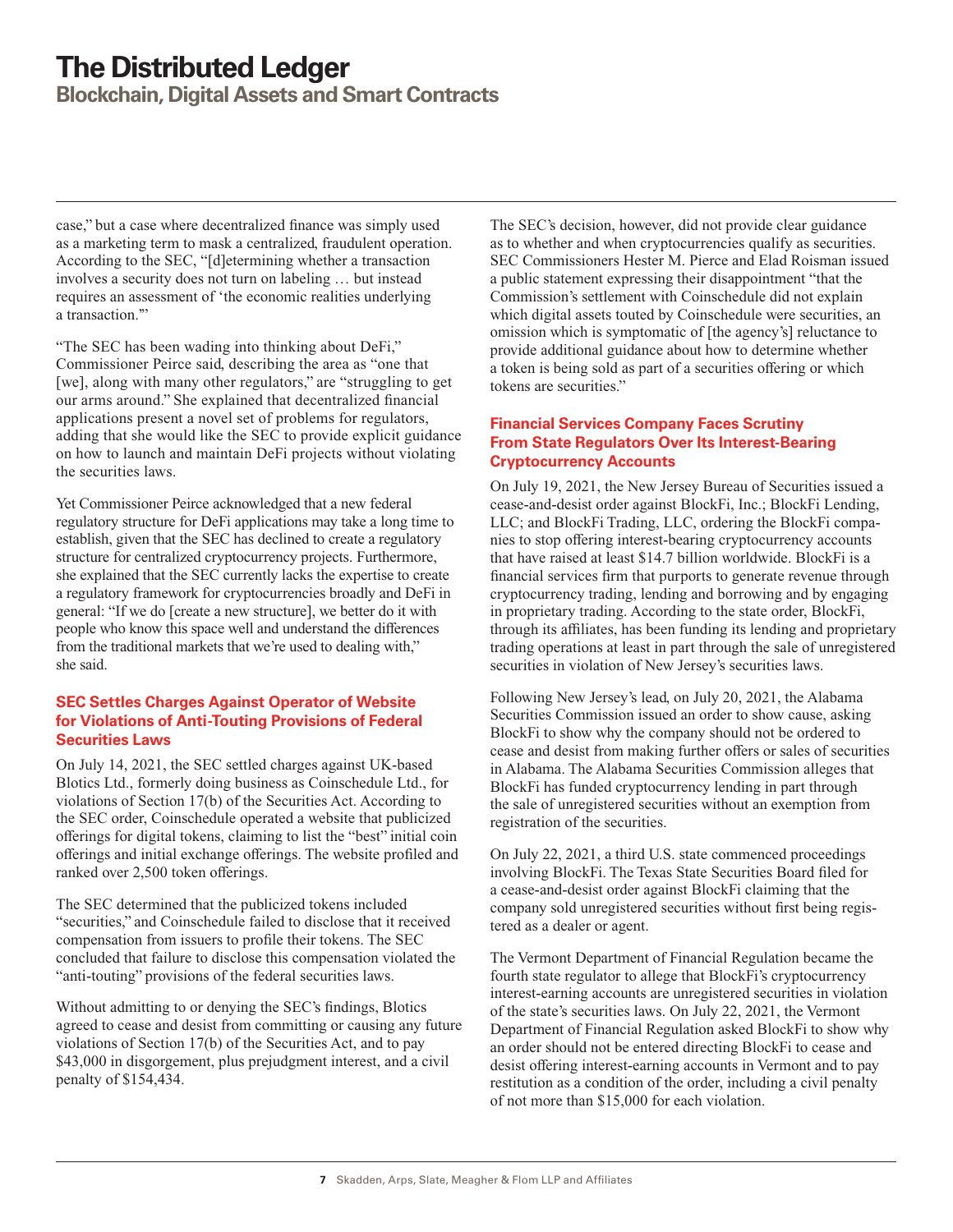<span id="page-7-0"></span>**Blockchain, Digital Assets and Smart Contracts**

On July 29, 2021, Kentucky joined the ranks of New Jersey, Alabama, Texas and Vermont in raising regulatory concerns over BlockFi's interest-bearing accounts. The Kentucky Department of Financial Institutions issued an emergency cease-and-desist order, ordering BlockFi to stop soliciting or selling any security in Kentucky unless that security is properly registered.

These actions appear to be based on the specific facts and circumstances of BlockFi's platform. Additionally, however, they may suggest that state securities regulators are focused on the proliferation of projects claiming to act as decentralized finance platforms.

### **SEC Chairman Makes Remarks Before the Aspen Security Forum and to the** *Wall Street Journal*

On August 3, 2021, SEC Chairman Gary Gensler spoke about cryptocurrencies at the Aspen Security Forum, expressing his view that some crypto tokens are offered and sold as unregistered "securities" and should be regulated as such. "We have a crypto market now where many tokens may be unregistered securities, without required disclosures or market oversight," he said. This asset class is "rife with fraud, scams and abuse in certain applications," he continued, explaining how this leaves prices open to manipulation and investors vulnerable. "Right now, we just don't have enough investor protection in crypto. Frankly, at this time, it's more like the Wild West," he commented. Chair Gensler therefore "urged staff to continue to protect investors in the case of unregistered sales of securities." He also noted that the SEC will use the full extent of its powers and will pursue more authority from Congress to "prevent transactions, products and platforms from falling between regulatory cracks." He warned that "if we don't address these issues, I worry a lot of people will be hurt."

Chair Gensler also stated that if crypto trading and lending platforms and other decentralized finance platforms offer securities, they fall under the purview of the SEC and must register with the commission unless they meet an exemption.

Remarking on stablecoins, which are crypto tokens pegged to the value of fiat currencies, Chair Gensler expressed concern that they may be used to sidestep anti-money laundering and tax compliance laws and could affect national security. He further stated that stablecoins may also be "securities" and "investment companies" to which federal securities laws apply.

Additionally, Chair Gensler anticipated an increase of filings with regard to exchange-traded funds under the Investment Company Act. He noted that the SEC will look to maximize regulatory protections in the area of cryptoasset custody.

Finally, the chairman expressed that the SEC needs additional congressional authorities to oversee the crypto market. "In my view, the legislative priority should center on crypto trading, lending and DeFi platforms. Regulators would benefit from additional plenary authority to write rules for and attach guardrails to crypto trading and lending," he said.

Similarly, in an August 18, 2021, interview with the *Wall Street Journal*, Chair Gensler explained that some decentralized finance projects have features that make them look like the types of entities the SEC oversees. He highlighted that decentralized finance projects that reward participants with valuable digital tokens or similar incentives could cross a line into activity that should be regulated, regardless of how "decentralized" the platforms say they are. He cited projects featuring "a core group of folks that are not only writing the software, like the open source software" who "often have governance and fees," and identified "some incentive structure for those promoters and sponsors in the middle of this." Therefore, the term DeFi, he said, is "a bit of a misnomer. … These platforms facilitate something that might be decentralized in some aspects but highly centralized in other aspects."

Consequently, Chair Gensler reiterated that he would ask Congress to help legislate a solution to fill regulatory gaps, such as cases in which some digital assets don't fall neatly into an existing regulatory framework.

## International Updates

## **Law Society Responds to Digital Assets Consultation**

The Law Society of England and Wales has responded to the Law Commission's Call for Evidence on Digital Assets, which suggests a number of high-level reforms of the law of personal property as it affects digital assets (the Digital Assets Proposal). The Law Society recommends a narrower conception of "digital assets" than the parameters specified in the Digital Assets Proposal, and suggests confining the notion to cryptoassets. While advocating to limit the scope of assets covered by the proposed reforms, the Law Society does support the proposal to create of an entirely new class of personal property for cryptoassets. In the Law Society's view, such a radical departure is warranted given the characteristics of cryptoassets, which make determining whether such assets fall within either of the existing categories of personal property ("things in possession" or "things in action") difficult. The new class of personal property is intended to be the basis for establishing clear property rights in cryptoassets to enable participants in cryptoasset markets to demonstrate ownership and more easily effect legal transfers of ownership. The Digital Assets Proposal will be followed by a consultation paper containing further recommendations for the reform of the law of personal property with respect to digital assets after July 30, 2021.